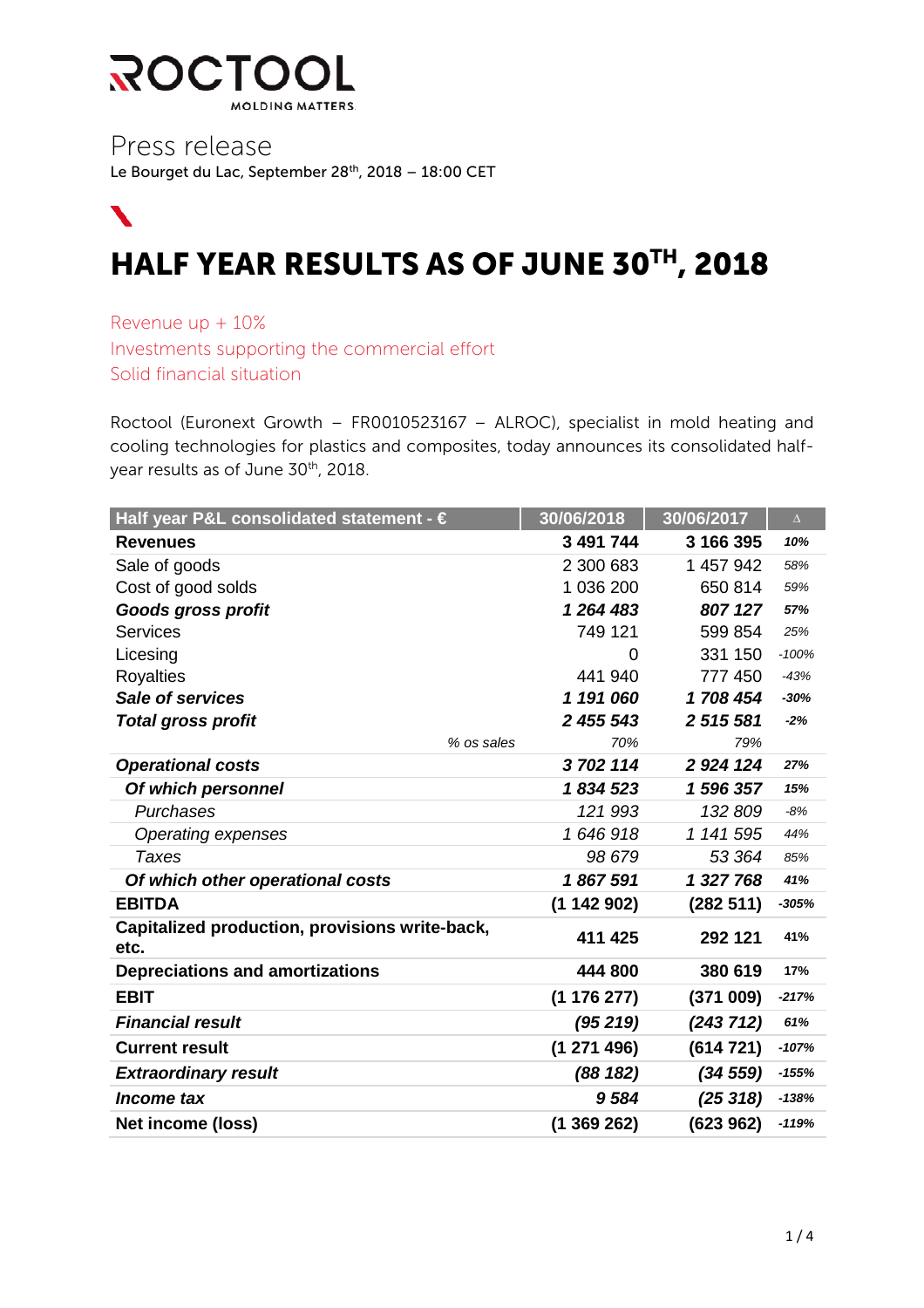### ROCT MOLDING MATTERS

| Financial structure $\epsilon$ | 30/06/2018    | $\sqrt{31/12/2017}$ | $\Delta$ |
|--------------------------------|---------------|---------------------|----------|
| Cash                           | 4 293 916     | 1 944 874           | $-48%$   |
| Equity                         | 8 165 071     | 5 9 5 4 4 5 0       | $-31%$   |
| Financial debt                 | 2 2 8 4 6 1 2 | 1 660 044           | 103%     |
| Total assets                   | 12 722 387    | 10 215 231          | 11%      |

*\* Audited*

### Revenue up +10%

As of June 30<sup>th</sup>, 2018, Roctool generated sales of  $\epsilon$  3.5 million, up 10% compared to June 30th, 2017.

During the first half of the year, Roctool diversified its customer base, notably with the arrival of new brands in line with its strategy, which reduces its dependence on major historical customers.

Over the  $1<sup>st</sup>$  semester, the group continued its international development - accounting for 86% of total sales - with the creation of the new Roctool Shanghai subsidiary in China, operational since July 2018, the official inauguration of which will take place on October 26<sup>th</sup>, 2018 in the presence of many Asian manufacturers. Located between the city center and

Shanghai International Airport, Roctool Shanghai is a true flagship among Roctool platforms, with state-of-the-art molding equipment.



Roctool also signed its first commercial partnership in India with one of the leading car part manufacturers: Varroc Polymers Pvt. Ltd. As part of this partnership, Varroc will have access to Roctool's heating and cooling technology for applications requiring optimal surface quality and will also benefit from support for its manufacturing needs.

### Investments supporting the commercial effort

In order to support its growth, Roctool pursues its sustained investment strategy. Operating expenses were up +25% (vs H1 2017) in the 1<sup>st</sup> semester to  $\epsilon$  3.7 million. Personnel expenses represent half of the operating expenses and increased by +15%, the group reinforcing its sales and marketing teams. As of June 30<sup>th</sup>, 2018, Roctool Shanghai already has 9 employees (including 3 transferred from other group entities and 6 new employees).

**ROCTOOL**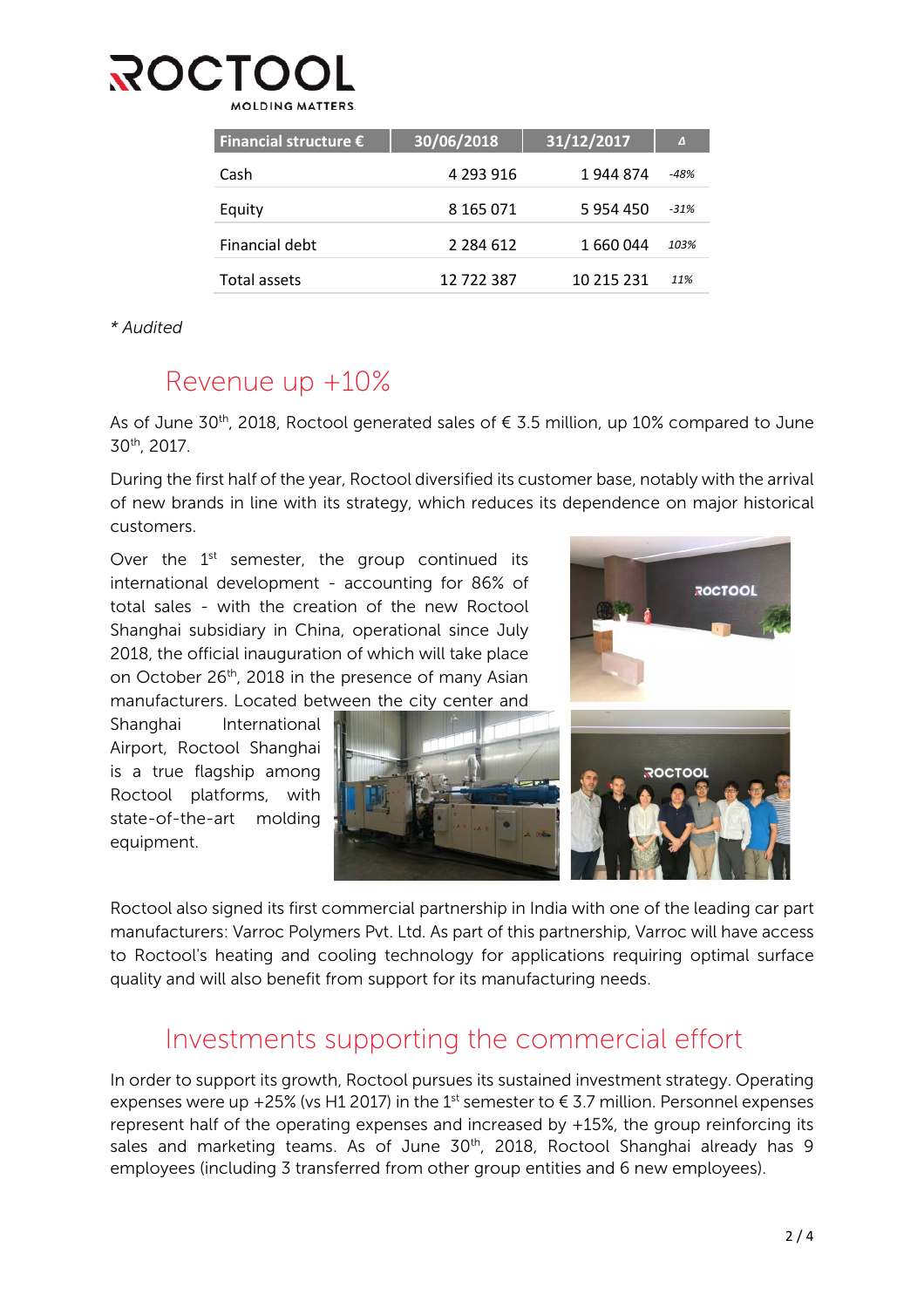

Other operating expenses were also up sharply (+44%) mainly due to Roctool's participation in 3 international trade fairs, including 2 major ones - the NPE in the United States and Chinaplas in China – along with the operational expenses of the new Chinese subsidiary.

As a result, the Group's EBITDA at the end of June 2018 showed a loss of  $\epsilon$  1.1 million (compared with a loss of  $\epsilon$  0.3 million in the first half of 2017).

Mathieu Boulanger, Chief Executive Officer of Roctool, commented: "*Over the 1st semester, despite a + 10% increase in revenue, the sharp increase in operating expenses related to the implementation of the new model has a significant impact on earnings. The strengthening of sales teams, attending the major world fairs in the field of plastics and the launch of our subsidiary Roctool Shanghai have led to new business relationships with manufacturers. We have demonstrated our ability to attract projects of significant size, which however takes longer to materialize.*"

### Solid financial situation

Following the capital increase of  $\epsilon$  3.6 million last June, Roctool Group's available net cash position amounted to  $\epsilon$  4.5 million at June 30<sup>th</sup>, 2018 compared to  $\epsilon$  1.9 million at June 30<sup>th</sup>, 2017. Consolidated shareholders' equity at the end of June 2018 amounted to  $\epsilon$  8.2 million compared with  $\epsilon$  6.0 million at June 30<sup>th</sup>, 2017.

## Highlights of the semester

#### Exhibitors at Chinaplas, China's largest plastic show

During the show held in April 2018, Roctool performed a live demonstration, producing a PC 50% fiberglass laptop cover in a record-breaking 45 seconds. A time never achieved for this type of application, with one part.

#### Exhibitors at NPE 2018 in Orlando, USA, the world's foremost meeting of plastics and innovative technologies in the USA

In May 2018, Roctool teams participated in 3 live demonstrations to showcase the features and benefits of its patented induction heating technology.

#### Success of the capital increase to accelerate the deployment of the growth strategy

At the end of June 2018, Roctool successfully completed a  $\epsilon$  3.6 million capital increase subscribed by institutional investors. These additional funds will help:

- developing international activities, particularly in Asia,
- Supporting commercialization efforts to accelerate adoption of Roctool technology to new large customers, and
- **N** increasing research and innovation activities to access new applications for Roctool technology.